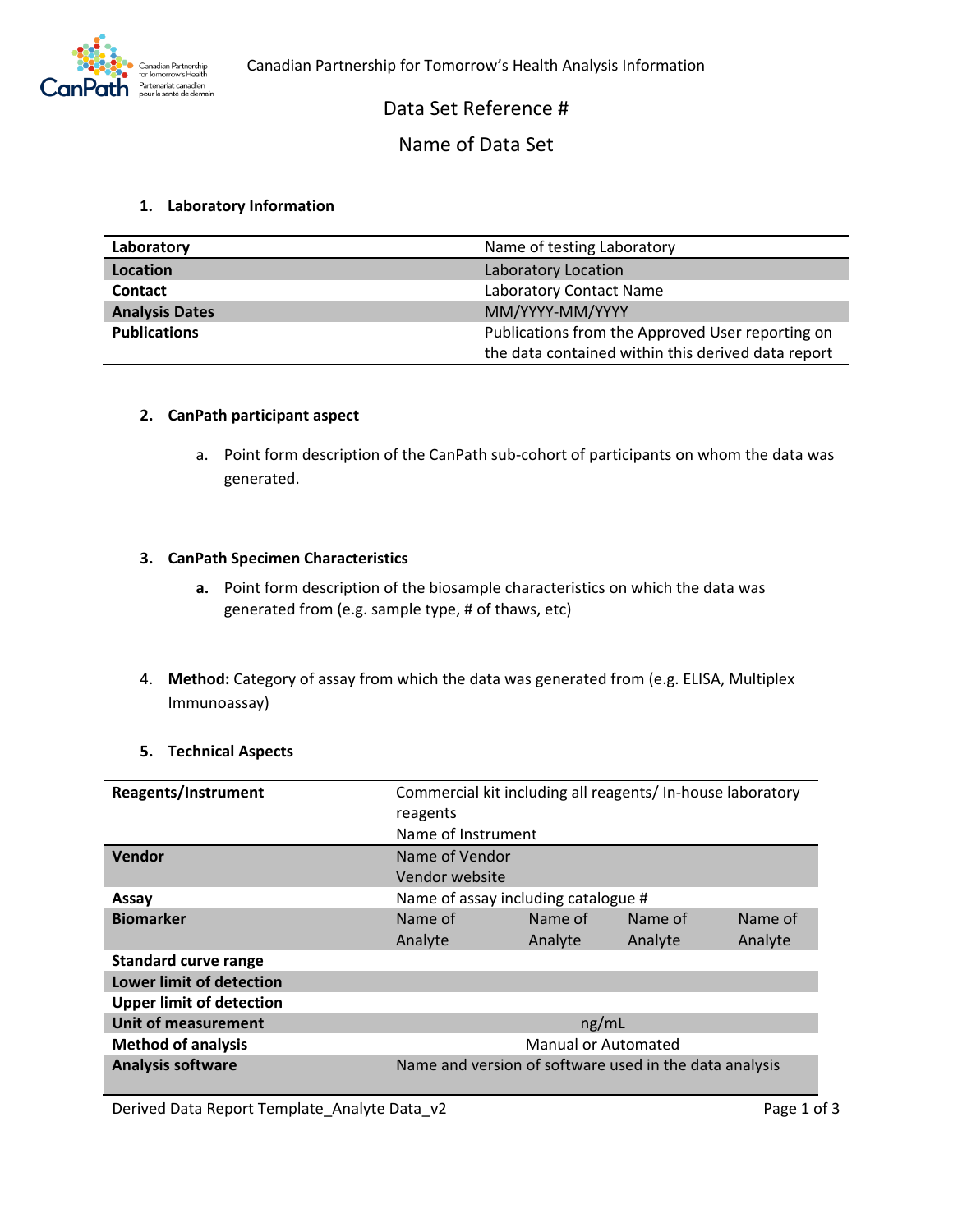

Data Set Reference #

Name of Data Set

## **6. Assay/Quality Control Characteristics**

| Assay lot number(s)                                           |                                            |                                            |  |  |
|---------------------------------------------------------------|--------------------------------------------|--------------------------------------------|--|--|
| <b>Standard curve</b>                                         | e.g. Calibrator controls run in duplicate  |                                            |  |  |
| <b>Commercial ctrl available</b>                              | Yes/no<br>Yes/no                           |                                            |  |  |
| <b>Intra-assay Coefficient</b>                                |                                            |                                            |  |  |
| of Variation                                                  | %                                          | %                                          |  |  |
| <b>Inter-assay Coefficient</b><br>of Variation                | %                                          | %                                          |  |  |
| Internal ctrl available                                       | Yes/No                                     |                                            |  |  |
| <b>Intra-assay Coefficient</b><br>of Variation                | %                                          |                                            |  |  |
| <b>Inter-assay Coefficient</b><br>of Variation                | %                                          |                                            |  |  |
| <b>Coefficient of Variation</b><br>threshold for re-measuring | % or $n/a$                                 |                                            |  |  |
| Minimum # of beads<br>analyzed                                | Count or n/a                               |                                            |  |  |
| Samples analyzed per batch                                    | number                                     | number                                     |  |  |
| Sample distribution on plate                                  | Random/ case & control same<br>plate/other | Random/ case & control same<br>plate/other |  |  |
| # of samples assayed                                          | Number                                     | number                                     |  |  |
| # of samples that passed<br>quality control                   | Number                                     | number                                     |  |  |
| % duplicates                                                  | %<br>%                                     |                                            |  |  |
| <b>Other Information</b>                                      |                                            |                                            |  |  |

## **7. Internal control details**

**a.** Point form description of internal control or write n/a if not applicable

Derived Data Report Template\_Analyte Data\_v2 Page 2 of 3